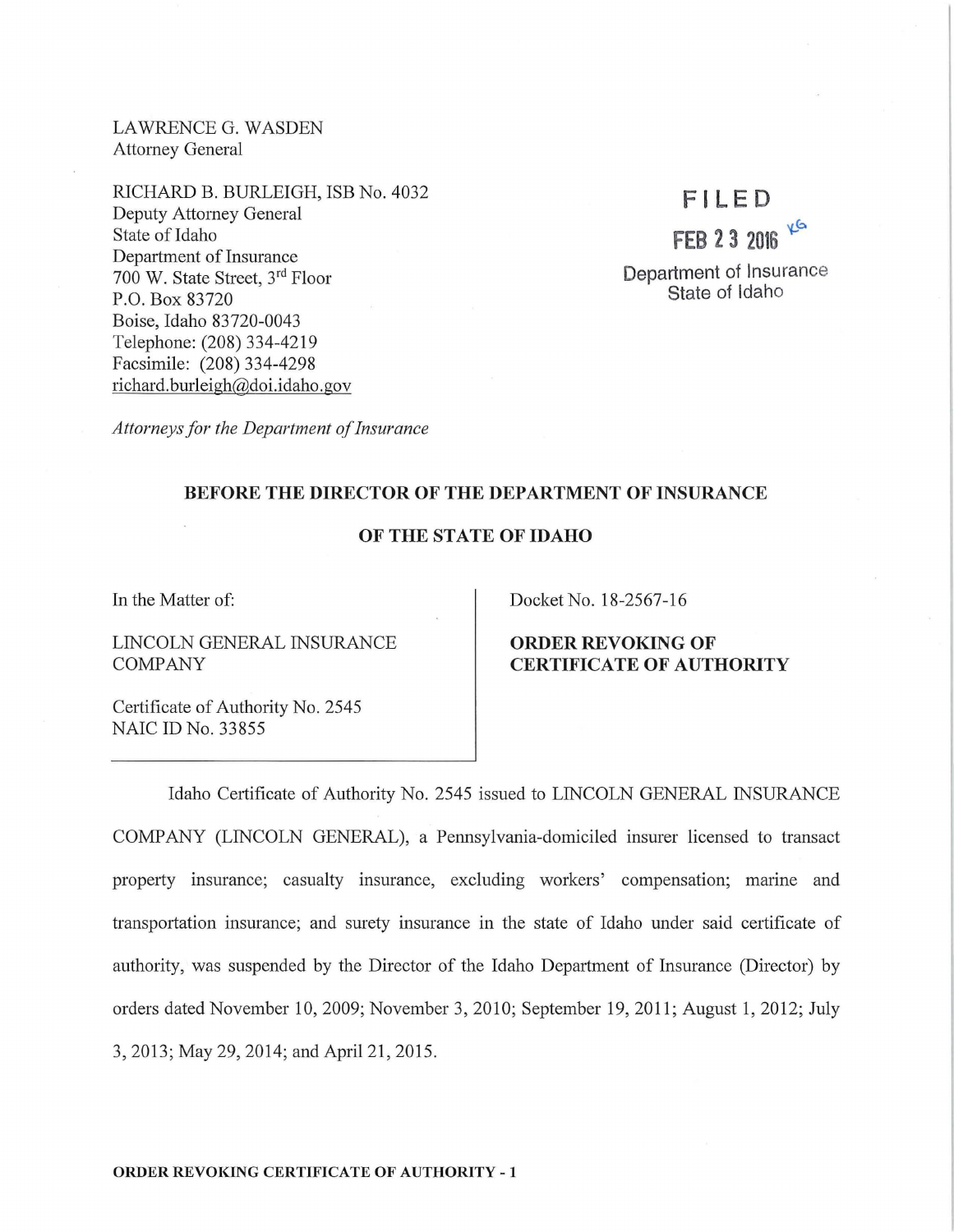As of December 31, 2014, LINCOLN GENERAL reported capital of four million two hundred thousand dollars (\$4,200,000) and surplus of negative two million nine hundred eightyeight thousand nine hundred forty dollars (-\$2,988,940), as reflected in its last-filed statutory financial statement of that date.

On November 5, 2015, LINCOLN GENERAL was declared to be insolvent and was placed into liquidation by order of the Commonwealth Court of Pennsylvania, Case No. **1** LIN 2015, based on the petition of the Pennsylvania Insurance Commissioner.

Idaho Code  $\S$  41-326 provides at subsection (1)(b) that the Director shall refuse to continue or shall suspend or revoke a foreign insurer's Idaho certificate of authority if the insurer "no longer meets the requirements for the authority, on account of deficiency of assets or otherwise." It further provides, at subsection (2), that, in cases of insolvency, the Director may take such action without first holding a hearing.

The Director, having reviewed the foregoing and the requirements of Idaho Code § 41- 326, and finding that LINCOLN GENERAL is insolvent, and good cause appearing therefor,

NOW, THEREFORE, IT IS HEREBY ORDERED, pursuant to Idaho Code § 41-326(1)(b), that Certificate of Authority No. 2545 issued to LINCOLN GENERAL be REVOKED effective immediately.

IT IS FURTHER ORDERED, pursuant to Idaho Code  $\S$  41-330(1), that, within four (4) days after notice of this revocation is provided, LINCOLN GENERAL shall notify, by any available means, every person authorized to write business in the state of Idaho by said insurance company, to immediately cease to write any further insurance business for LINCOLN GENERAL in Idaho.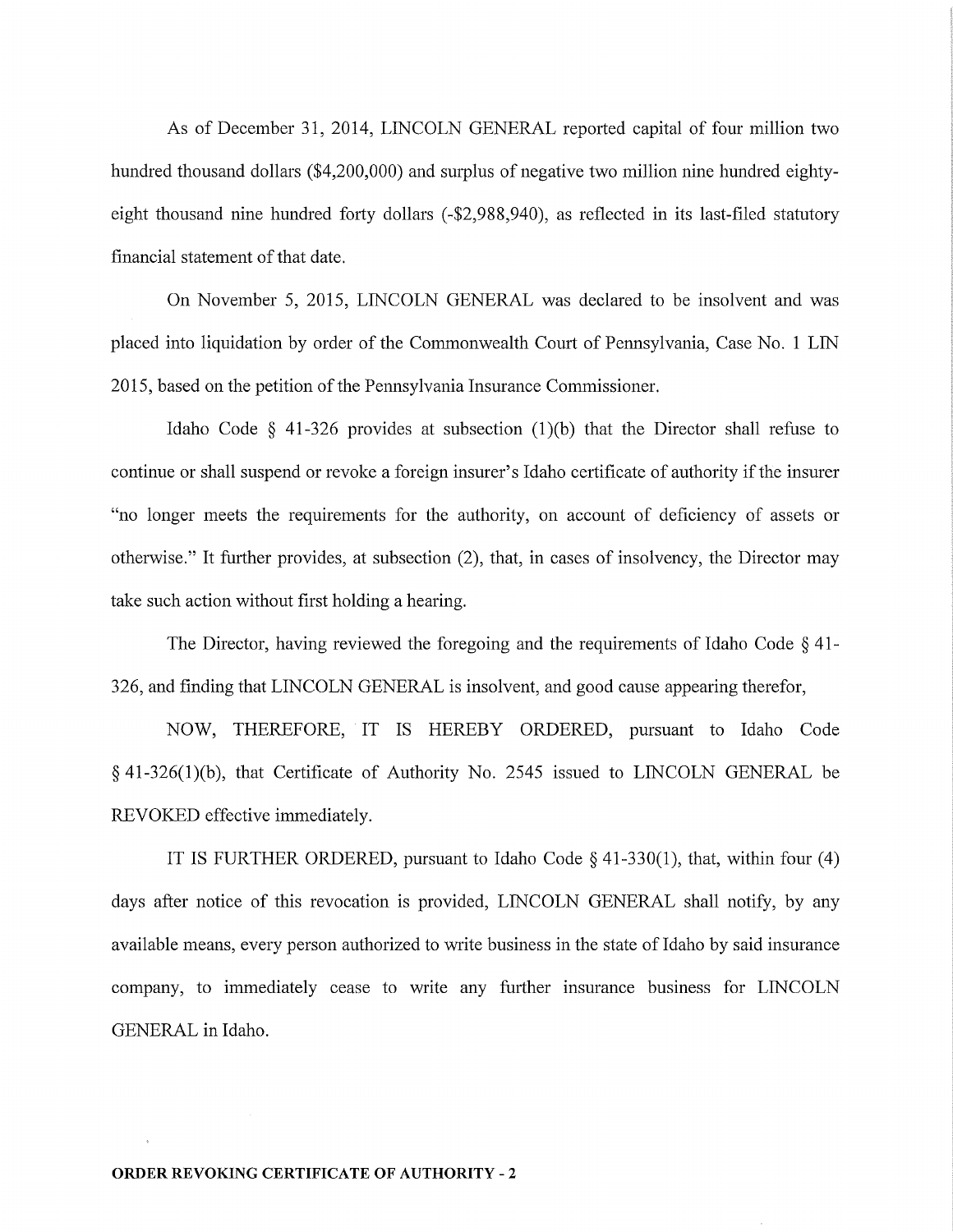DATED this  $\geq$ **S** day of February, 2016.

STATE OF IDAHO DEPARTMENT OF INSURANCE

DEAN L. CAMERON Director

#### **NOTIFICATION OF RIGHTS**

This Order constitutes a final order of the Director. Any party may file a motion for reconsideration of this final order within fomieen (14) days of the service date of this order. The Director will dispose of the petition for reconsideration within twenty-one (21) days of its receipt, or the petition will be considered denied by operation of law. *See,* Idaho Code § 67-5246(4).

Pursuant to Idaho Code §§ 67-5270 and 67-5272, any party aggrieved by this final order may appeal it by filing a petition for judicial review in the district court of the county in which: (1) the hearing was held; or  $(2)$  the final agency action was taken; or  $(3)$  the aggrieved party resides or operates its principal place of business in Idaho; or (4) the real property or personal property that was the subject of the agency decision is located. An appeal must be filed within twenty-eight (28) days of: (a) the service date of this final order; or (b) an order denying a petition for reconsideration; or (c) the failure within twenty-one  $(21)$  days to grant or deny a petition for reconsideration, whichever is later. *See,* Idaho Code § 67-5273. The filing of a petition for judicial review does not itself stay the effectiveness or enforcement of the order under appeal.

#### **ORDER REVOKJNG CERTIFICATE OF AUTHORITY** - 3